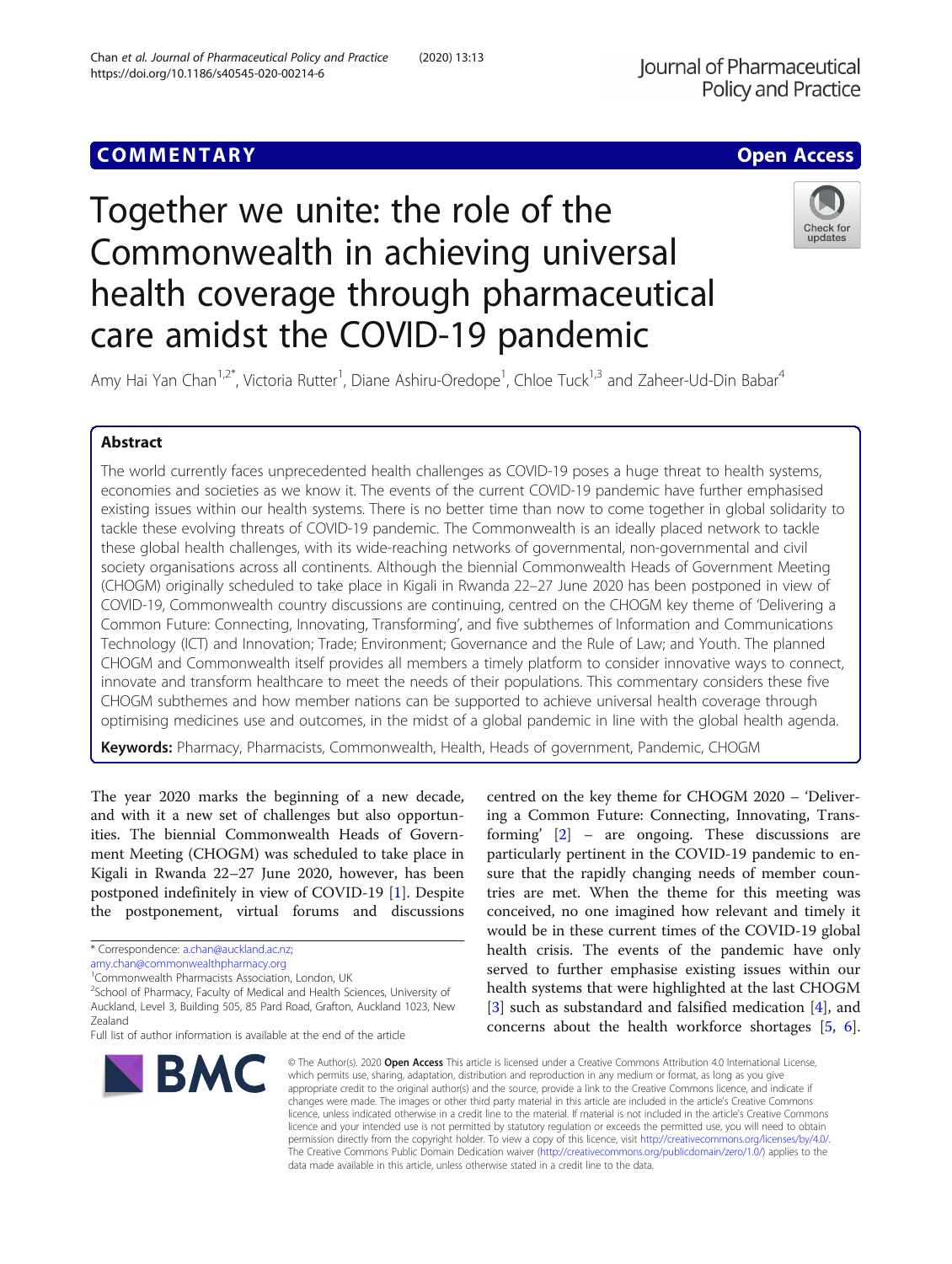Additionally, the COVID-19 pandemic has brought new, unprecedented health and ethical challenges [\[7\]](#page-5-0) such as questions on how to ensure ongoing, equitable access to pharmaceutical care  $[8]$  $[8]$ , and protect the safety of our current health workforce [\[9](#page-5-0)]. Yet, with this comes a great need and motivation to evolve innovative approaches to communicate and collaborate in response to these new pressures. There is no better time than now to bond together in global solidarity to tackle these emerging threats of COVID-19 pandemic [\[10\]](#page-5-0).

The Commonwealth is a key multilateral organisation, comprising 54 member nations spread across Africa, Asia, the Americas, Europe and the Pacific, encompassing many lower-middle income countries (LMICs) [\[11](#page-5-0)]. It includes associated networks consisting of a myriad of governmental, non-governmental and civil society organisations working together to deliver collaborative actions based on shared objectives. The Commonwealth is thus a ready-made network spanning a diverse range of countries, making it ideally placed to help tackle the glo-bal challenge of COVID-19 [[11\]](#page-5-0). The upcoming CHOGM meeting is a timely platform to address these issues.

Five sub-themes have been identified for discussion at CHOGM 2020: Information and Communications Technology (ICT) and Innovation; Trade; Environment; Governance and the Rule of Law; and Youth [\[2](#page-5-0)]. These discussions will build on the progress that was achieved since the last CHOGM 2018 in London. The discussions are expected to centre on the ways that a contemporary Commonwealth can transform societies, in line with the Commonwealth Charter values of democracy, multilateralism, sustainable development, and empowerment of women and youth, whilst considering the impact of the COVID-19 pandemic.

In these rapidly changing times, countries around the world, both within and outside of the Commonwealth, have been faced with unprecedented health system pressures and human rights challenges that have prompted the development of innovative ways to connect, innovate and transform healthcare to meet the needs of their populations [\[7](#page-5-0)]. High on the list of priorities to address is the issue of pharmaceutical access and quality pharmaceutical care [\[8](#page-5-0)]. Whilst all of the United Nations Sustainable Development Goals (SDGs) are affected by COVID-19 [\[10](#page-5-0)], SDG 3: Good health and wellbeing is the most directly impacted. As medicines are the most common and significant intervention in our society [\[12](#page-5-0)], ensuring equitable ongoing medicines access is key for achieving universal health coverage (UHC).

The Commonwealth Pharmacists Association (CPA) is an accredited organization of the Commonwealth and an active member of the Commonwealth Health Profession's Alliance (CHPA), who advocates for all aspects of health to national policy makers and Commonwealth governments. Representing the pharmacy workforce, the CPA's mission is to ensure safe and effective medicines use to improve health and well-being throughout the Commonwealth. The charity is therefore well-placed to lead essential discussions on medicines access, medicines supply and pharmaceutical care, as well as the broader ways pharmacists can support access to health and health information in their communities.

This commentary discusses the key medicine-related issues that are facing the Commonwealth today, and summarizes how the CPA can support member nations to achieve UHC and more equitably and effectively serve the health needs of their population in the midst of a pandemic, in line with the five CHOGM subthemes and the global health agenda.

# Information and communications technology (ICT) and innovation

With the current restrictions on face-to-face social interactions and travel, there is an urgent need to explore the opportunities that ICT can provide in enabling more innovative and flexible models of pharmaceutical care delivery. However, we should be aware that ICT should help address and not add to existing inequities both within societies and between LMICs [\[13](#page-5-0)]. The use of electronic or faxed prescriptions and 'mail-order' or 'home-delivery' pharmacy models to facilitate remote healthcare are all potential solutions that can help ensure ongoing pharmaceutical supply to patients whilst minimising the need for in-person interactions [[8,](#page-5-0) [14](#page-6-0)]. However, the technology required to support these models of care delivery are not fully integrated in some countries, including many LMICs. As pharmacies in other higher income Commonwealth countries such as the UK, Australia and NZ move towards these new models of delivery  $[15]$ , we must ensure that LMICs are not left behind. There is reassuring evidence to suggest this will not be the case. With increasingly widespread mobile phone use, African nations have pioneered in mobile banking, which is widely used across the continent since mPesa was established in 2007 [\[16](#page-6-0)]. Initiatives, such as the launch of the Ghanaian COVID-19 tracker app [[17](#page-6-0)] follow this trend of digital innovation.

ICT offers many opportunities to increase access to healthcare and support everyday practice by pharmacists. Low-cost innovations such as Mobidawa and WelTel mobile phone technologies to disseminate health messages, for example specific information on how to take medication, supports communication with traditional 'hard-to-reach' communities in Kenya and Cameroon [[18\]](#page-6-0); increasingly African network providers are sending public health information and alerts such as reminders to use malaria nets during national prevention week.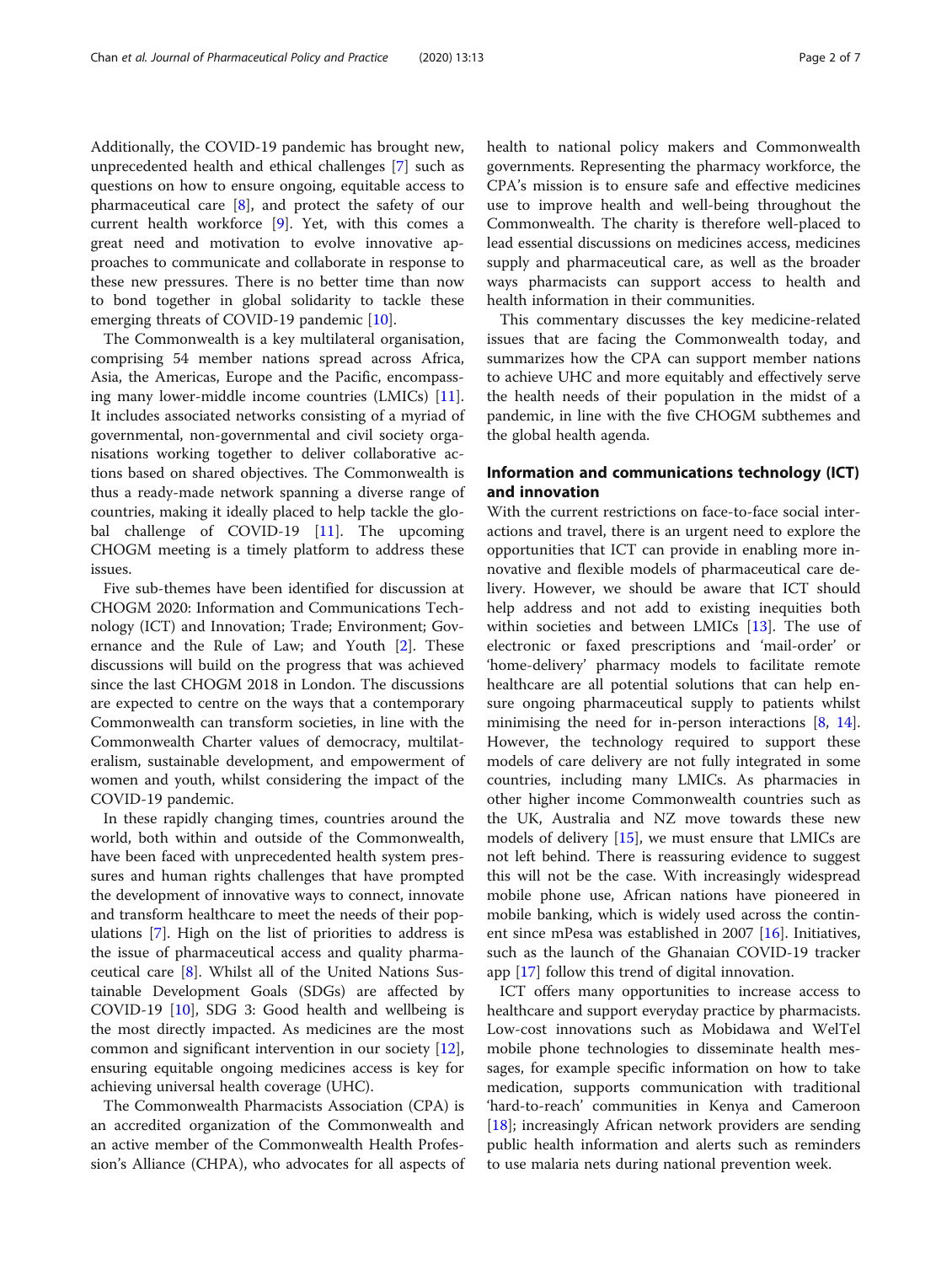ICT also exists to aid the detection of substandard and falsified (SF) medicines [\[19](#page-6-0)]. There is a large evidence base demonstrating widespread problems with poor quality antimicrobial drugs and other essential medicines in Southeast Asia and sub-Saharan Africa [\[20](#page-6-0), [21\]](#page-6-0). The COVID-19 pandemic only serves to exacerbate such issues, including the risk of misinformation and false claims, for example through the use of SF medication for preventing and treating COVID-19 [\[22](#page-6-0), [23](#page-6-0)]. Poor quality medicines are a significant barrier to UHC and undermine efforts to improve healthcare [\[24\]](#page-6-0). Consequences of using SF medicines include antimicrobial resistance, adverse drug reactions, toxicity, and treatment failure [[19](#page-6-0)]. With the COVID-19 pandemic, there is an increased urgent need to fast-track the development of technologies to counter falsified claims, detect poor quality medicines and save lives, as well as share innovation in this area. For example, the MPedigree barcode scanning app has been implemented in several African countries to allow checking of the validity of medicines [\[25](#page-6-0)]. Additionally, new technologies such as PharmaCheck, which uses a handheld scanner to analyse medicines, offer competitive new ICT solutions [\[19\]](#page-6-0) to build regulatory technical capacity. Medicines quality assurance requires a robust regulatory system overseen by a medicines regulatory agency, however in many LMICs this is limited by resource and capacity constraints. However, pharmacoviligance reporting apps developed by regulatory authorities in Ghana [\[26](#page-6-0)] and Zambia [\[27](#page-6-0)], highlight how digital innovation can enhance regulatory systems. Real-time 'point of sale' reporting devices or mobile apps such as 'MedSnap', a mobile phone app that is capable of identifying medications, and assist with the data collection and monitoring of SF medicines [\[28\]](#page-6-0), is currently being trialled by the CPA in partnership with the Pharmaceutical Society of Zambia. This is intended to synergise with the pharmacoviligance reporting app developed by the FDA to build greater medicines regulatory capacity.

In tandem to regulatory strengthening, it is imperative to ensure patients have access to a quality assured supply route [[29\]](#page-6-0). In Rwanda, innovative approaches using drones have been applied to increase medicines access in remote regions  $[30]$  $[30]$ , which are now being extended to West-African regions. In Ghana, pharmacists are innovating apps to increase medicines efficiencies and patient access to vital medicines [\[31\]](#page-6-0).

ICT also has a pivotal role to play in countering the COVID-19 'infodemic' [[32\]](#page-6-0). Shared common information platforms, such as the online resource portals created by national pharmacy associations and international organisations such as the CPA and International Pharmaceutical Federation (FIP), can facilitate the timely exchange of news, alerts on outbreaks, opportunities for collaborations and support continuing professional development (CPD) between pharmacists. To facilitate this, regional and national policies and ICT linkages need to be established, as well as infrastructure to support access to stable internet and connectivity particularly in rural and deprived areas. CPD to improve pharmacist technology literacy will also need to be prioritised [[33](#page-6-0)]. For example, in Zambia, there is an increasing demand for pharmacy services, with growing numbers of pharmacists keen to upskill and evolve new roles to expand the breadth of the profession. In line with a recent change to mandatory CPD, the CPA have worked closely with Zambia to explore the opportunities for delivering CPD via an online learning platform to address pharmacist training gaps. Many medicine information resources and centres are online, which can act as repositories of evidence-based information. However, in many healthcare settings, internet access can be intermittent and there is a need for easy access to key information, compiled in one place that can be made available offline. A successful example of this is the Commonwealth Partnerships for Antimicrobial Stewardship (CwPAMS) app which supports the rational use of antimicrobials, beginning with Ghana, Tanzania, Uganda, and Zambia [\[34](#page-6-0)].

Innovations in ICT can facilitate the better use of medicines by enabling pharmacists to provide datainformed practice, such as software to manage medicines dispensing and inventory [[35](#page-6-0)] and technologies to check culture sensitivities, identify pathogens and aid diagnoses prior to the supply of antibiotics to support antimicrobial stewardship initiatives [[36,](#page-6-0) [37](#page-6-0)]. Ensuring the right antimicrobials are used for secondary infections where indicated, but not inappropriately used for COVID-19, is particularly relevant; the current CwPAMS prescribing app is an example of an innovation that has developed COVID-19 specific resources to support this [\[34\]](#page-6-0). Indeed, the time could not be more apt to be embracing digitalisation. At the 2019 annual conference of the Pharmaceutical Society of Ghana, the Vice President of Ghana called for pharmacists to embrace digitalisation, enhancing patient recordkeeping and medicines access, noting their expanding and evolving role in supporting a health system moving towards UHC [\[31](#page-6-0)].

### Trade

Exploring the impact of the current COVID-19 pandemic on issues of medicines shortages and ensuring ongoing access and supply of medicines is a key priority. Even prior to this global pandemic, there have been calls for a coordinated approach to address issues of medicines access and the need for reporting systems for medicines shortages. This was raised in the Report of the International Summit on Medicines Shortages in 2013 hosted by the FIP and the Canadian Pharmacists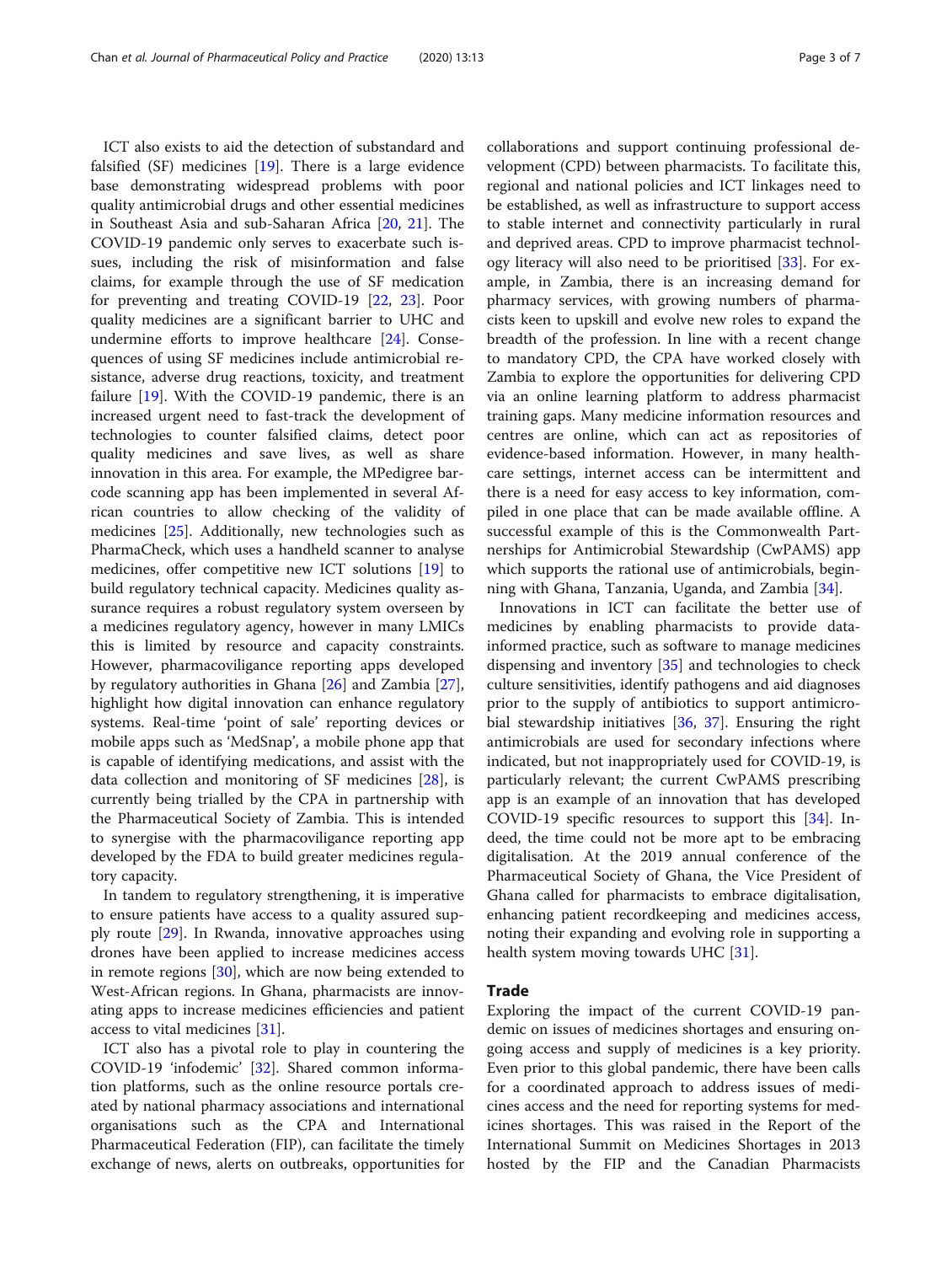Association [\[38](#page-6-0)], with models and tactical options to address shortages summarised in a 2017 report by FIP [[39\]](#page-6-0).

With medicines being one of the most important interventions in healthcare, ensuring continuity of medicines supply with the current trade and travel restrictions in place as part of the pandemic response is key. There needs to be timely and accessible ways of monitoring and reporting on medicines access issues, with a global process to produce a list of critical or vulnerable medicines for each country. We do not yet fully know what the impact of the COVID-19 pandemic will be on trade and supply of medicines, including raw materials – there needs to be urgent research in this area to inform how we can support Commonwealth countries to deliver essential healthcare. This knowledge of the vulnerabilities in our medicines supply process will remain useful beyond the pandemic, as issues of access and affordability are relevant to any major global and political changes, such as with Brexit [[40\]](#page-6-0).

There is great potential for local production of medicines to allow tighter regulatory control and support better quality assurance and supply of essential medicines, as a result of a more efficient use of resources, and efficiency of time and supply, particularly of temperature sensitive medicines such as vaccines. Local manufacturing can support the provision of more cost-effective quality treatments, such as has been recognised by several member countries. The Commonwealth can achieve this by promoting local manufacturing capacity through supporting local companies to become Good Manufacturing Practices (GMP) compliant, establishing bioequivalence centres to support the local industry, providing financial support (e.g. long-term, low-interest patient capital), and linking to other countries with strong local manufacturing capacity (e.g. India, Malaysia, Bangladesh, Kenya, Ghana), which can help increase global competitiveness. For example, in Ghana, initiatives to foster a manufacturing 'hub' are anticipated to foster economic growth in the pharmaceutical sector and improve access to quality assured medicines. This includes tax exemption on raw materials and essential medicines produced locally and a 15% local price preferment strategy [[41](#page-6-0)]. In tandem, the Ghana pharmaceutical sector development strategy includes capital loans to incentivise producing medicines on the national health insurance list [\[42](#page-6-0)].

Current barriers to exporting locally manufactured generics relate to the risk of SF medicines; training to identify these low-quality medicines such use of serialisation to trace and track and regulation to streamline trade, needs to be prioritised. Calls for regional harmonisation and initiatives to pool regulatory efforts, such as through the African Medicines Regulatory Agency [\[43](#page-6-0)], have highlighted significant progress [[44\]](#page-6-0). Yet, further work is also needed to implement the Continental Free Trade Agreement to iron out modalities of free trade in pharmaceuticals amongst African countries. This is particularly pertinent in areas such as cancer, where intellectual property and the expertise required to develop complex medicines remains with few manufacturers [[45\]](#page-6-0).

Linking in with ICT, the sharing of information on product innovation can facilitate discussions on how to tackle the challenges of different trade policies, currency, language/cultural barriers; and allow a common platform for free information exchange. Use of a pooled procurement strategy to facilitate shared access to pharmaceuticals can also increase medicines accessibility by improving the efficiency and affordability of their procurement [[46\]](#page-6-0).

### Environment

With an increasing global population, the notion of 'Green pharmacy practice' is an essential topic for discussion. Considering how pharmaceuticals impact on the environment at both the manufacturer and individual level is important  $[47]$  $[47]$  – for example, ensuring responsible use of medicines to reduce wastage, managing the safe disposal of unused / unwanted / expired medicines, and the use of plastic-free packaging options. This helps to safeguard sustainable practice and overall responsibility to uptake methods to reduce the environmental impact of medicines [\[48](#page-6-0)]. Disposal of medicines is also costly with some countries facing fees charged by regulators to dispose medicines, or high costs to use incinerators to safely dispose pharmaceuticals [[49\]](#page-6-0). Countries need to move towards free disposals to encourage more responsible disposal, for example by developing guidelines and allocating funding to provide the needed infrastructure to support safe disposal of medicines, green and eco-friendly manufacturing, and campaigns to promote public awareness [[50\]](#page-6-0). Of particular importance is the need to consider safe disposal of antimicrobials, as inappropriate disposal, for example of antibiotics into waste water [[51\]](#page-6-0), can worsen antimicrobial resistance.

#### Good governance and the rule of law

The significance of pharmacies and pharmacists has been brought to the forefront in the recent pandemic, with many pharmacy services around the world overwhelmed [[52\]](#page-6-0). Never has the world seen such a focus on pharmacy service provision; the advantages of the dualrole of community pharmacists as retailer and health provider have emerged [[53\]](#page-6-0) as countries have gone into lockdown and pharmacists are named as a 'vital' part of the healthcare system as one of the few essential services that can remain open to the public. Beyond the pandemic, we need to ensure that this significance of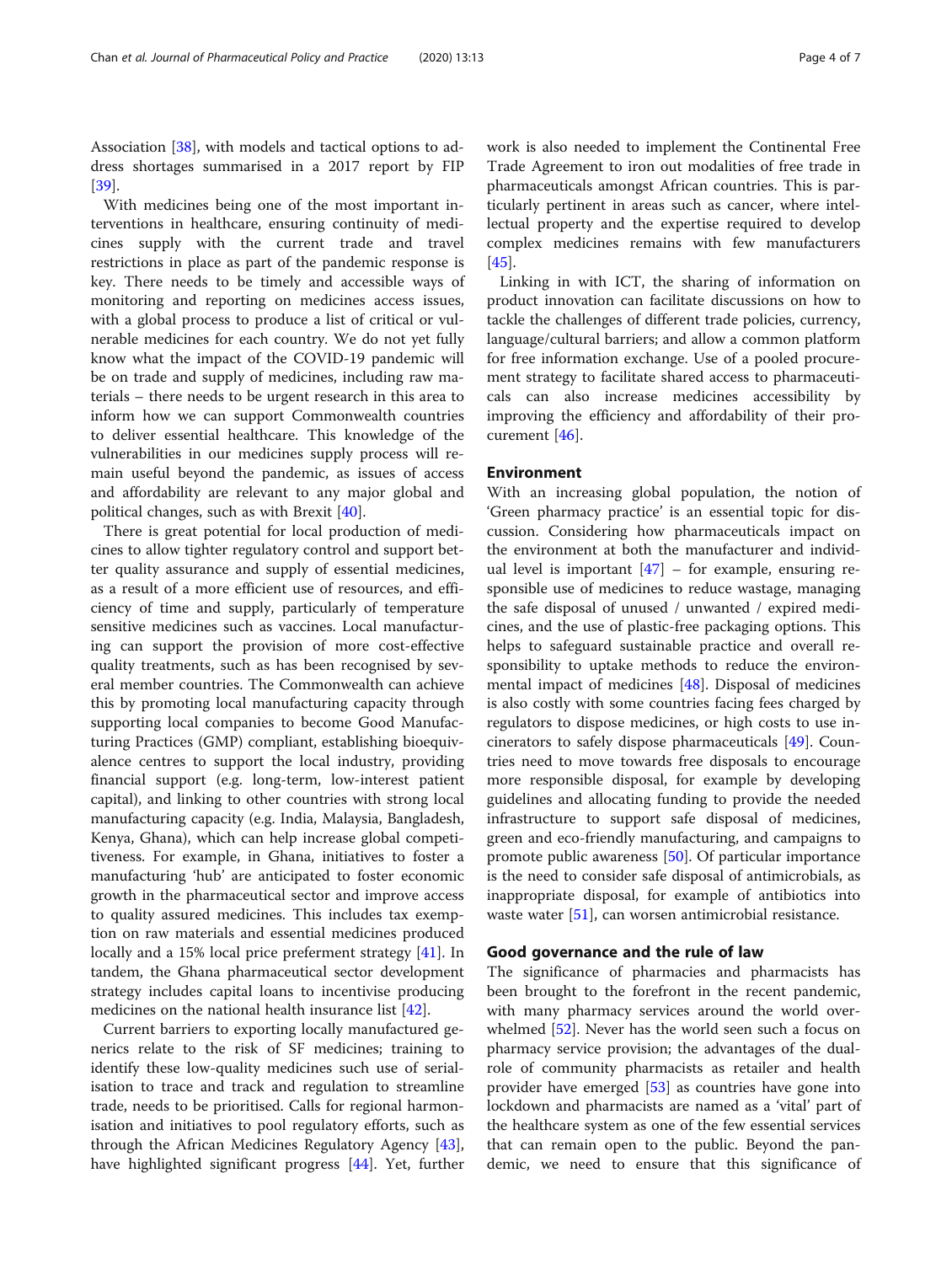pharmacists as an essential health provider is not diminished. There needs to be ongoing support at the national and global level for pharmacy services to be implemented in their full potential. This is particularly important when considering the shortfall of 18 million health workers by 2030 that is projected by WHO and the amplification of this problem in LMICs [\[6\]](#page-5-0). Pharmacists are skilled worldwide to provide more extensive public-facing services – such as family planning, HIV testing, screening, and vaccination. These extended pharmacy services – particularly vaccination services – will be key for achieving population vaccination coverage when a COVID-19 vaccine becomes available, especially as pharmacies are one of the most accessible health providers in the community [\[54\]](#page-6-0). The effectiveness of utilising pharmacists for public health interventions has been highlighted through Commonwealth initiatives led by female pharmacist groups to set-up clinical breast screening and raise awareness to reach the most vulnerable communities. This would help with healthcare access for the public yet policy-level barriers need to be overcome to enable full utilisation of the pharmacy workforce globally, as well as cold-chain issues.

New policies may be needed to support the evolution of pharmacy practice, for example the establishment of senior pharmacist roles at the government level, and involvement of national pharmacy associations in the creation and implementation of health policies. Pharmacists should be key stakeholders on all discussions involving medicines if systems and policies are to be well thought out and effective. Governments need pharmacist skillsets, but steps need to be taken to strengthen the profession and ensure they are appropriately regulated and recognised. This good governance facilitates better regulation of medicines, pharmacists and pharmacies. Without legislation or governance that specifically defines pharmacist roles and pharmacy practice, it is difficult to advocate for the expanding role of pharmacists. For example, in Zambia, the pharmacy profession is not currently self-regulated despite 60% of budget being spent on pharmaceuticals. There is a need for pharmacists to have their own pharmacy council to clarify roles and functions of regulatory agencies, whilst preventing overlap in functions leading to over-regulation and associated financial burdens. Pharmacy councils are needed to address issues at a national level collectively via implementation of regulations. For example, the Pharmacy Council and Pharmaceutical Society of Ghana, together with Management Sciences for Health (MSH), conducted a pharmaceutical service mapping exercise of a rural region in Ghana to highlight gaps to improve access to quality assured medicines. Other examples of issues where collaborative actions are required include SF medicines and its contribution to AMR, ensuring honest and corruption-free systems, and reviewing licencing systems so licenses to practice are based on a minimum required level of skill and knowledge to ensure public safety. For example, community unregulated sale of medicines, such as at markets and stores, in particular antibiotics, are of high concern in many LMICs [\[55](#page-6-0)]. The CwPAMS has brought together practitioners and policy makers and raised these issues leading to acknowledgment and action by pharmacy councils to work with unlicensed sellers of antibiotics to address these issues [[34\]](#page-6-0). There is potential for the CPA to support this by creating online knowledge sharing symposia, webinars or online workshops.

# Youth

Encouraging youth to be the next generation of health professionals needs to be high on the Commonwealth agenda as the numbers seeking to study medicine, nursing and pharmacy begin to decline whilst the public health needs increase. In the UK, the undergraduate university courses for medicine, pharmacy and nursing have been undersubscribed; there is a need to understand the drivers of this to increase enrolment and ensure ongoing workforce development, equity and diversity. Engaging with the youth in policy development and stakeholder representation – for example through establishing local and national Young Pharmacists Groups and linking with the Commonwealth Youth Network, WHO Global Health Workforce Network (Youth Hub) – are key first steps. The different mindset and priorities of the youth generation needs to be considered – innovative ways to entice young people in key health professional roles are needed. Many youth enjoy portfolio working and travel opportunities – knowledge and skill exchanges such as twinning and health partnership programmes between LMICs and other countries, for example the CwPAMS scheme [\[34\]](#page-6-0), may be particularly attractive to youth. Public education, campaigns and mentorship programmes to support youth development as future health leaders are needed.

Simultaneously, many countries across the Commonwealth have young populations and the pharmacy workforce is dynamically evolving and rapidly expanding [\[11](#page-5-0)]. At the national and global level, governments and health organisations need to ensure that any increase in number in the pharmacy workforce is matched by an increase in pharmacy roles and job vacancies. For example, in Zambia, there are nearly 200–300 new pharmacists each year, in Rwanda the number of pharmacists has grown rapidly after the establishment of the Rwanda Community Pharmacists' Union in 2016 [\[56](#page-6-0)], and in Tanzania, there are over 1900 pharmacists, including 500 hospital pharmacists; with such rapid growth in the pharmacy profession, there is a need to ensure jobs and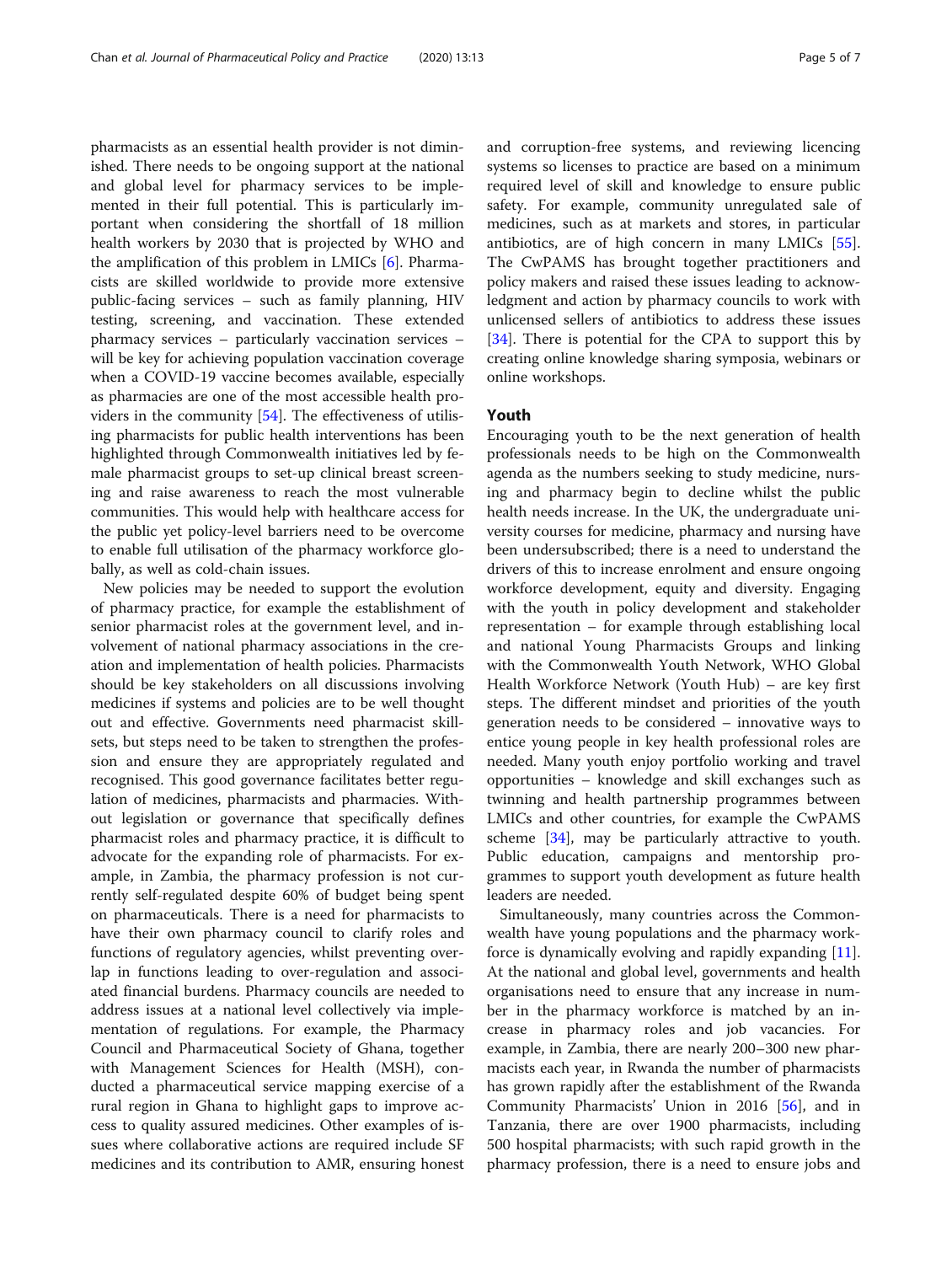<span id="page-5-0"></span>roles for new graduates. This will include in clinical settings in hospitals, where pharmacists have key roles in ensuring rational medicines use as part of multidisciplinary team. In many LMICs, pharmacists still hold a traditional supply role and clinical pharmacy is at a nascent stage [5]. Skill sharing initiatives such as CwPAMS with settings where clinical pharmacy has been wellestablished have led to expanding pharmacists' roles and cultivating a culture of clinical pharmacy, gain policyleader interest. The CPA are currently exploring approaches to expand and sustain this through sharing education and skills to meet the demands of the growing workforce and population health priorities. However, in certain countries, there is a current lack of employment in the public sector, and the lack of funds available to pharmacists to support the establishment of businesses are perceived as barriers. It is critical the momentum and energy behind the growing pharmacy profession is capitalised on to support progress towards SDG 3 and beyond.

#### Summary

The current global crisis that the world is facing lends itself to new challenges and opportunities for the pharmacy profession. The time is now for the Commonwealth to capitalise on the diversity within its network to work together to respond to these challenges and consider how the pharmaceutical workforce can be positioned to support the global COVID-19 pandemic response, and beyond that post-pandemic, to progress towards UHC. The CHOGM 2020 themes provide a timely and useful framework to consider our global response. The pandemic has highlighted the crucial role of pharmacists in essential healthcare delivery; the significance of the pharmacy workforce in healthcare needs to be continually recognised beyond the pandemic as global health needs increase and change. Together we must unite in the fight against this and future global health crises and ensure equal health outcomes for all.

#### Acknowledgements

None.

#### Authors' contributions

All authors participated in the conceptualisation, drafting and revision of the manuscript. All authors have read and approved the final manuscript.

#### Authors' information

Amy Chan, PhD is the Professional Development and Research Lead with the Commonwealth Pharmacists Association, and a Senior Clinical Research Fellow with the School of Pharmacy, University of Auckland. Victoria Rutter, MPharm is Executive Director at The Commonwealth Pharmacists Association.

Diane Ashiru-Oredope, PhD is Global AMR Lead and Programme Lead for CwPAMS with the Commonwealth Pharmacists Association. Chloe Tuck, MBiochem is a Health Policy Advisor with The Commonwealth

Pharmacists Association and PhD Candidate at the School of Health and Research, University of Sheffield.

Zaheer-Ud-Din Babar, PhD is a trustee for the Commonwealth Pharmacists Association, and Professor in Medicines and Healthcare at the Department of Pharmacy, University of Huddersfield.

#### Funding

#### None.

# Ethics approval and consent to participate

Not Applicable.

#### Consent for publication

All authors approved the manuscript.

#### Competing interests

AC has received consultancy fees from Janssen-Cilag and Spoonful of Sugar Ltd., a UCL-Business spinout company, for work unrelated to this submitted piece. AC is the Associate Editor of Journal of Pharmaceutical Policy and Practice.

CT's role at the University of Sheffield is supported by funding from Wellcome Trust (108903/B/15/Z) and the University of Sheffield, for work unrelated to this submitted piece.

ZUDB is the Editor in Chief of Journal of Pharmaceutical Policy and Practice. All other authors declare no conflicts of interest.

#### Author details

<sup>1</sup> Commonwealth Pharmacists Association, London, UK.<sup>2</sup> School of Pharmacy Faculty of Medical and Health Sciences, University of Auckland, Level 3, Building 505, 85 Pard Road, Grafton, Auckland 1023, New Zealand. <sup>3</sup>School of Health and Related Research (ScHARR), University of Sheffield, Sheffield, UK. 4 University of Huddersfield, Huddersfield, UK.

#### Published online: 13 May 2020

#### References

- 1. The Commonwealth. Postponement of CHOGM 2020 due to Covid-19 UK: The Commonwealth; 2020 [Available from: [https://thecommonwealth.org/](https://thecommonwealth.org/media/news/postponement-chogm-2020-due-covid-19) [media/news/postponement-chogm-2020-due-covid-19](https://thecommonwealth.org/media/news/postponement-chogm-2020-due-covid-19).
- 2. The Commonwealth. Commonwealth heads of government to meet in Rwanda: The Commonwealth,; 2019 [Available from: [https://](https://thecommonwealth.org/media/news/commonwealth-heads-government-meet-rwanda) [thecommonwealth.org/media/news/commonwealth-heads-government](https://thecommonwealth.org/media/news/commonwealth-heads-government-meet-rwanda)[meet-rwanda.](https://thecommonwealth.org/media/news/commonwealth-heads-government-meet-rwanda)
- 3. Rutter V, Chan AHY, Tuck C, Bader L, Bates I. Weaving the health and pharmaceutical care agenda through the themes of the commonwealth heads of government meeting (CHOGM). London: BioMed Central; 2018. p. 2018.
- 4. Ozawa S, Evans DR, Bessias S, Haynie DG, Yemeke TT, Laing SK, et al. Prevalence and estimated economic burden of substandard and falsified medicines in low-and middle-income countries: a systematic review and meta-analysis. JAMA Netw Open. 2018;1(4):e181662 e.
- 5. Bates I, John C, Seegobin P, Bruno A. An analysis of the global pharmacy workforce capacity trends from 2006 to 2012. Hum Resour Health. 2018; 16(1):3.
- 6. World Health Organization. Global strategy on human resources for health: workforce; 2030. p. 2016.
- 7. World Health Organization. Addressing Human Rights as Key to the COVID-19 Response. In: WHO. Geneva: WHO; 2020.
- 8. Alexander GC, Qato DM. Ensuring Access to Medications in the US During the COVID-19 Pandemic. JAMA. 2020.
- 9. Adams JG, Walls RM. Supporting the health care workforce during the COVID-19 global epidemic. JAMA. 2020.
- 10. United Nations. Shared responsibility, global solidarity: responding to the socio-economic impacts of COVID-19. 2020.
- 11. Commonwealth Secretariat. The Commonwealth 2020 [Available from: [http://thecommonwealth.org/.](http://thecommonwealth.org/)
- 12. National Institute for Health and Care Excellence (NICE) Medicines Prescribing Centre UK. Medicines optimisation: the safe and effective use of medicines to enable the best possible outcomes. 2015.
- 13. Organization WH. Handbook on health inequality monitoring: with a special focus on low-and middle-income countries: World Health Organization; 2013.